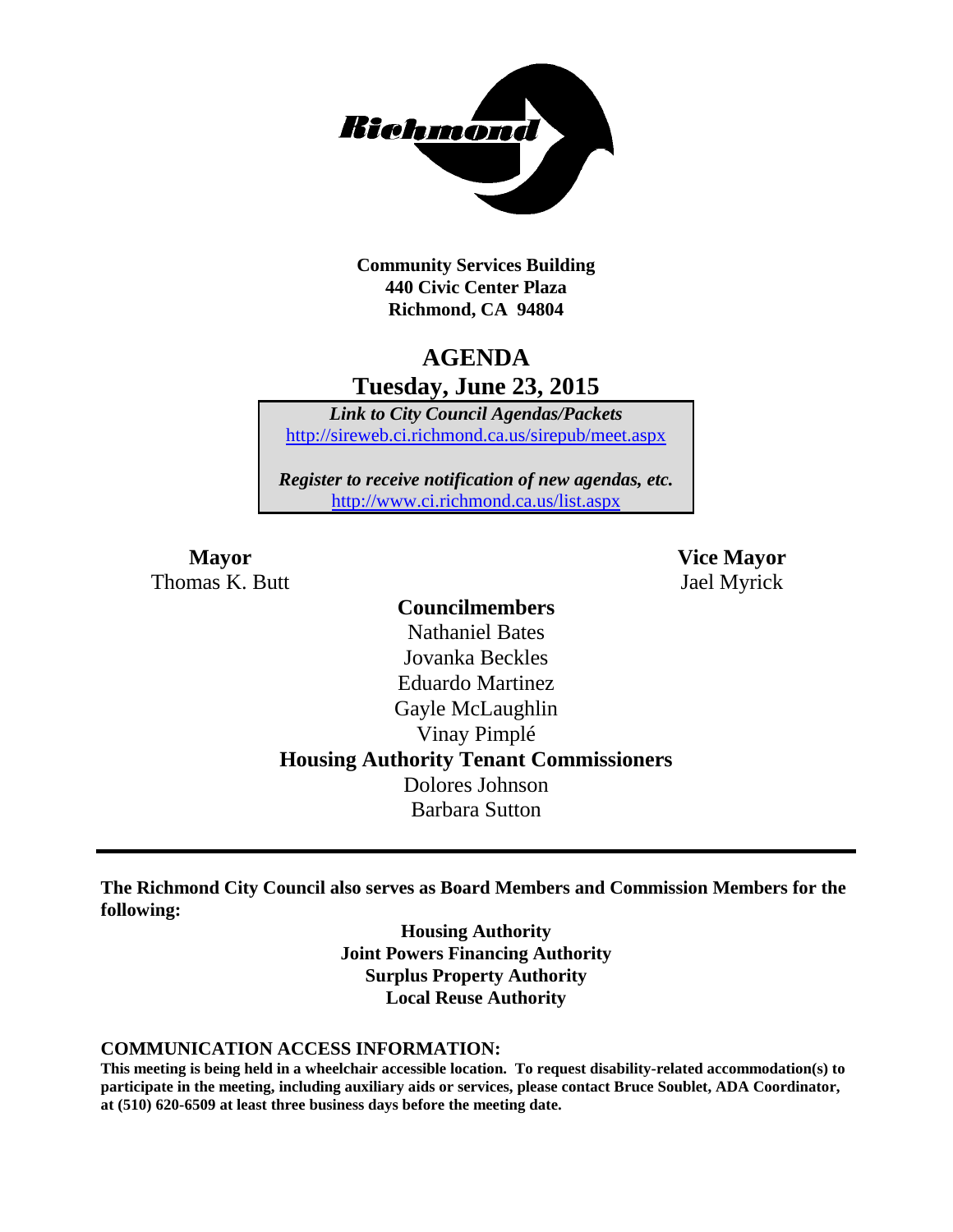# **MEETING PROCEDURES**

The City of Richmond encourages community participation at its City Council meetings and has established procedures that are intended to accommodate public input in a timely and time-sensitive way. As a courtesy to all members of the public who wish to participate in City Council meetings, please observe the following procedures:

**PUBLIC COMMENT ON AGENDA ITEMS:** Anyone who desires to address the City Council on items appearing on the agenda must complete and file a pink speaker's card with the City Clerk **prior** to the City Council's consideration of the item. Once the City Clerk has announced the item and discussion has commenced, no person shall be permitted to speak on the item other than those persons who have submitted their names to the City Clerk. Your name will be called when the item is announced for discussion. **Each speaker will be allowed TWO (2) MINUTES to address the City Council on NON-PUBLIC HEARING items listed on the agenda.**

**OPEN FORUM FOR PUBLIC COMMENT:** Individuals who would like to address the City Council on matters not listed on the agenda or on **Presentations, Proclamations and Commendations, Report from the City Attorney, or Reports of Officers** may do so under Open Forum. All speakers must complete and file a pink speaker's card with the City Clerk **prior** to the commencement of Open Forum. **The amount of time allotted to individual speakers shall be determined based on the number of persons requesting to speak during this item. The time allocation for each speaker will be as follows: 15 or fewer speakers, a maximum of 2 minutes; 16 to 24 speakers, a maximum of 1 and one-half minutes; and 25 or more speakers, a maximum of 1 minute.**

#### **SPEAKERS ARE REQUESTED TO OCCUPY THE RESERVED SEATS IN THE FRONT ROW BEHIND THE SPEAKER'S PODIUM AS THEIR NAME IS ANNOUNCED BY THE CITY CLERK.**

**CONSENT CALENDAR:** Consent Calendar items are considered routine and will be enacted, approved or adopted by one motion unless a request for removal for discussion or explanation is received from the audience or the City Council. A member of the audience requesting to remove an item from the Consent Calendar must first complete a speaker's card and discuss the item with a City staff person who has knowledge of the subject material, prior to filing the card with the City Clerk and **prior to the City Council's consideration of Agenda Review.** An item removed from the Consent Calendar may be placed anywhere on the agenda following the City Council's agenda review.

**CONDUCT AT MEETINGS: Richmond City Council meetings are limited public forums during which the City strives to provide an open, safe atmosphere and promote robust public debate. Members of the public, however, must comply with state law, as well as the City's laws and procedures and may not actually disrupt the orderly conduct of these meetings. The public, for example, may not shout or use amplifying devices, must submit comment cards and speak during their allotted time, may not create a physical disturbance, may not speak on matters unrelated to issues within the jurisdiction of the City Council or the agenda item at hand, and may not cause immediate threats to public safety.**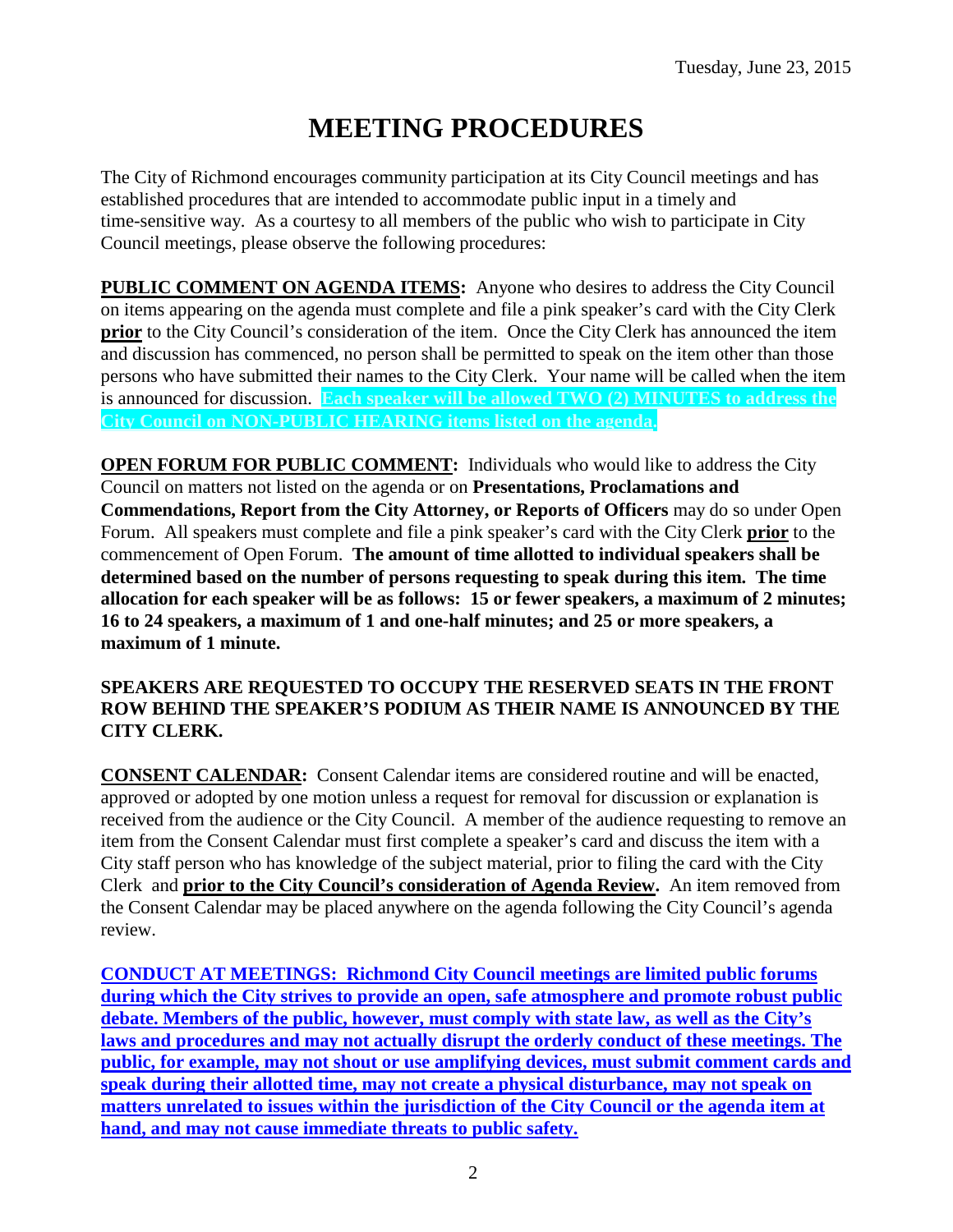**CITY HARASSMENT POLICY: The City invites public comment and critique about its operations, including comment about the performance of its public officials and employees, at the public meetings of the City Council and boards and commissions. However, discriminatory or harassing comments about or in the presence of City employees, even comments by third parties, may create a hostile work environment, if severe or pervasive. The City prohibits harassment against an applicant, employee, or contractor on the basis of race, religious creed, color, national origin, ancestry, physical disability, medical condition, mental disability, marital status, sex (including pregnancy, childbirth, and related medical conditions), sexual orientation, gender identity, age or veteran status, or any other characteristic protected by federal, state or local law. In order to acknowledge the public's right to comment on City operations at public meetings, which could include comments that violate the City's harassment policy if such comments do not cause an actual disruption under the Council Rules and Procedures, while taking reasonable steps to protect City employees from discrimination and harassment, City Boards and Commissions shall adhere to the following procedures. If any person makes a harassing remark at a public meeting that violates the above City policy prohibiting harassment, the presiding officer of the meeting may, at the conclusion of the speaker's remarks and allotted time: (a) remind the public that the City's Policy Regarding Harassment of its Employees is contained in the written posted agenda; and (b) state that comments in violation of City policy are not condoned by the City and will play no role in City decisions. If any person makes a harassing remark at a public meeting that violates the above City policy, any City employee in the room who is offended by remarks violating the City's policy is excused from attendance at the meeting. No City employee is compelled to remain in attendance where it appears likely that speakers will make further harassing comments. If an employee leaves a City meeting for this reason, the presiding officer may send a designee to notify any offended employee who has left the meeting when those comments are likely concluded so that the employee may return to the meeting. The presiding officer may remind an employee or any council or board or commission member that he or she may leave the meeting if a remark violating the City's harassment policy is made. These procedures supplement the Council Rules and Procedures relating to disruption of orderly conduct at Council meetings.**

Any law enforcement officer on duty or whose service is commanded by the presiding officer shall be Sergeant-at-Arms of the Council meetings. He/she, or they, shall carry out all orders and instructions given by the presiding officer for the purpose of maintaining order and decorum at the Council meetings (City Council Rules of Procedure and Order Section III F, RMC Section 2.12.030).

**\*\*\*\*\*\*\*\*\*\*\*\*\*\*\*\*\*\*\*\*\*\*\*\*\*\*\*\*\*\*\*\*\*\*\*\*\*\*\*\*\*\*\*\*\*\*\*\*\*\*\*\*\*\*\*\*\*\***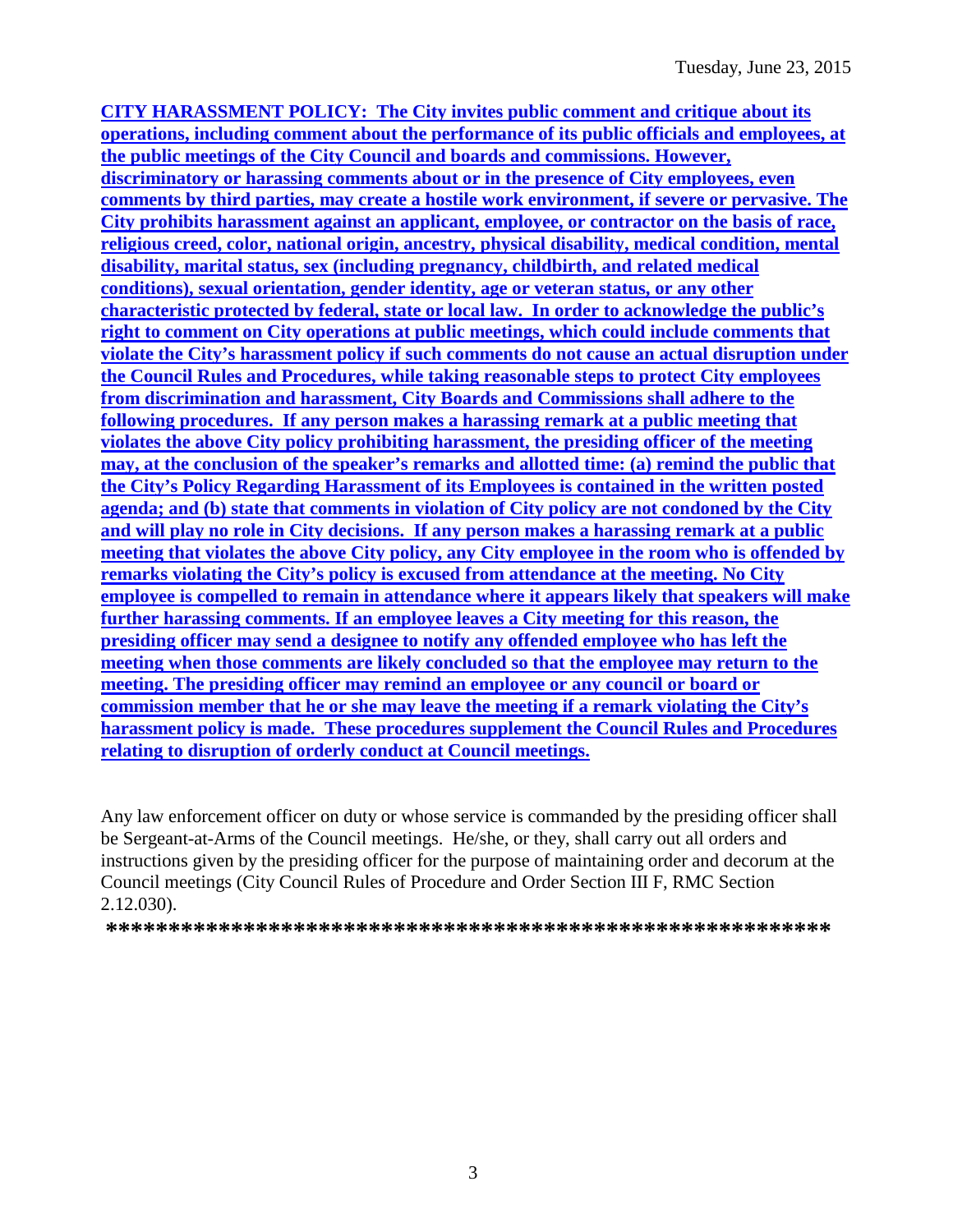# **OPEN SESSION TO HEAR PUBLIC COMMENT ON CLOSED SESSION ITEMS**

6:00 p.m.

- **A. ROLL CALL**
- **B. PUBLIC COMMENT**

#### **C. ADJOURN TO CLOSED SESSION**

### **CLOSED SESSION**

Shimada Room of the Community Services Building

#### **A. CITY COUNCIL**

#### **A-1.** CONFERENCE WITH REAL PROPERTY NEGOTIATOR (Government Code Section 54956.8):

Property: Point Potrero Marine Terminal (Port of Richmond) Agency negotiators: Jim Matzorkis, Bill Lindsay Negotiating Parties: Richmond Museum Association (Red Oak Victory), Foss Maritime, and Riggers Loft Wine Company. Under Negotiation: Price and terms of payment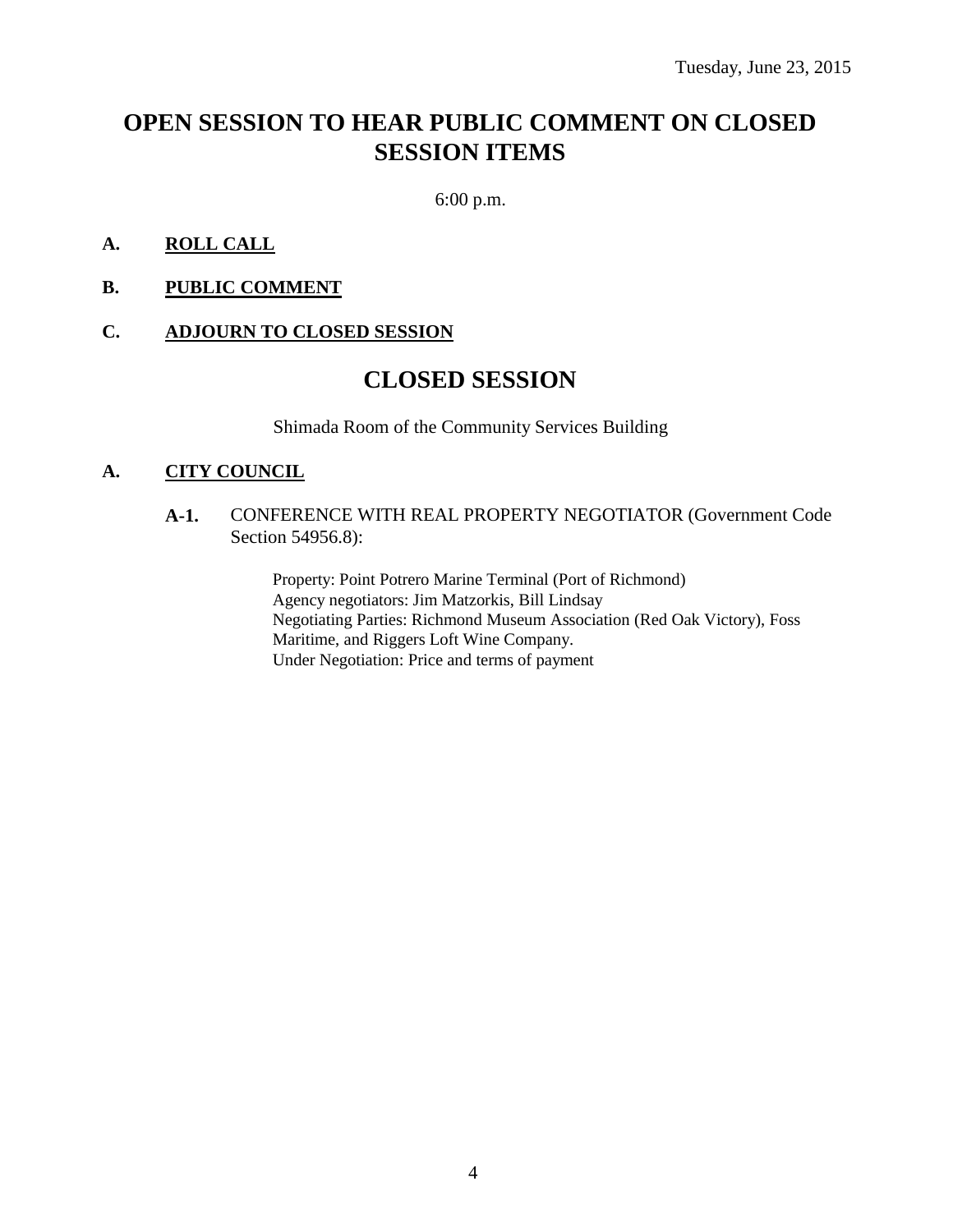# **SPECIAL MEETING OF THE RICHMOND CITY COUNCIL**

6:30 p.m.

#### **A. PLEDGE TO THE FLAG**

- **B. ROLL CALL**
- **C. STATEMENT OF CONFLICT OF INTEREST**

#### **D. AGENDA REVIEW**

#### **E. PRESENTATIONS, PROCLAMATIONS, AND COMMENDATIONS**

**E-1.** PROCLAMATION honoring the service of the Point Molate Citizens Advisory Committee - Mayor Tom Butt (620-6503).

#### **F. REPORT FROM THE CITY ATTORNEY OF FINAL DECISIONS MADE DURING CLOSED SESSION**

#### **G. REPORT FROM THE CITY MANAGER**

#### **H. CITY COUNCIL CONSENT CALENDAR**

- **H-1.** ADOPT an urgency ordinance amending the contract between the California Public Employee's Retirement System and Richmond City Council for employees sharing additional costs of three percent for classic local safety members in the Richmond Police Officers' Association and REPEAL Ordinance No. 16-15 N.S. - Human Resource Management Department (Lisa Stephenson 620-6609).
- **H-2.** Provide direction to staff regarding the selection of a firm to provide federal and state advocacy services to assist with obtaining funding for projects and programs. Specific options include: (1) entering into a new multi-year contract with Holland & Knight, (2) entering into a six-twelve month extension of services with Holland  $&$  Knight while staff solicits new service proposals,  $(3)$ entering into a contract with one of the two other firms that submitted a proposal to provide legislative advocacy services (Federal Advocates, Inc. or FTI Consulting), or (4) entering into a contract for federal advocacy services only with one of the three firms that submitted a proposal, and solicit separate proposals for advocacy services at the State level - City Manager's Office (Bill Lindsay 620-6512).